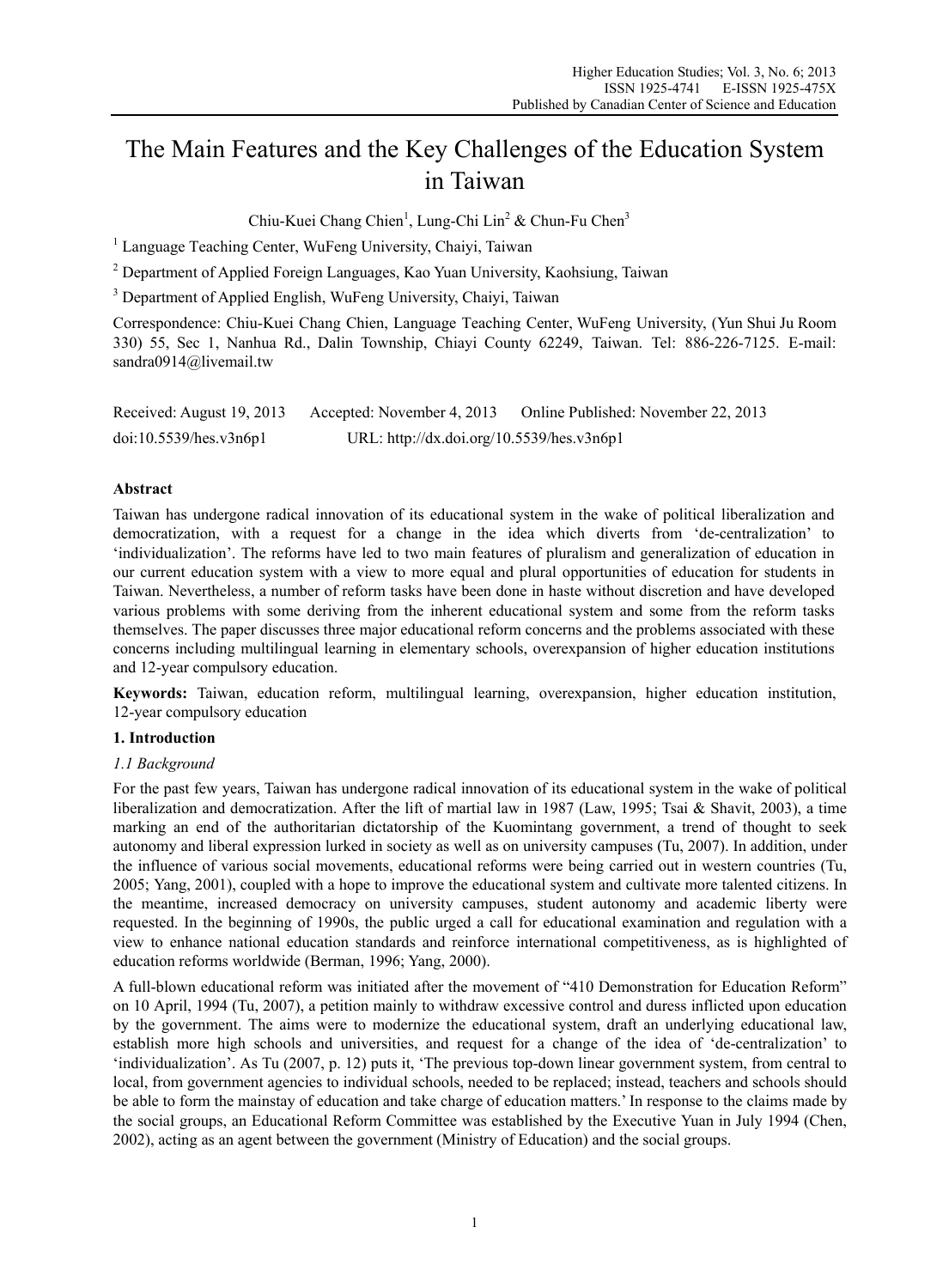# *1.2 Main Features of the Education System in Taiwan*

The reforms of the education policies over the past few years have formed two main features that characterize the current education system of Taiwan; one is 'pluralism' or alleged 'loosening of restriction' (Wang, 2005), and the other is generalization of education. The reform tasks under the framework of pluralism include execution of a multi-channel school admission system for senior high schools and vocational schools, universities, and technical schools for diverse enrollment and provision of pluralistic teacher training channels at numerous universities and colleges. The pluralism also features alternative choice of multiple editions of textbooks for the integrated Grade 1-9 curriculum replacing the traditional way of using designated textbooks by the Ministry of Education (MOE), multilingual learning by adding English and vernacular languages to the elementary school curriculum and vernacular languages to the junior high school curriculum. Other features related to pluralism include providing diversified types of educational programs for secondary education such as bilateral high schools combining vocational and academic tracks, implementing and improving vocational and practical skills curricula for junior high and vocational high school students with lower academic achievement and offering more elective courses related to specific learning areas (MOE, 2009).

The reform tasks under the framework of generalization include the planning of 12-year compulsory education mainly to advance equal learning opportunities and shorten the gap between public schools and private schools and urban schools and rural schools in terms of student enrollment and provision of teaching and learning resources. Other features include providing supplementary education purporting to increase the countrymen opportunities to receive education, which covers three types including basic education, advanced education and short-term supplementary education. Special classes are also offered to the mentally- and physically-disabled, and which are provided by regular education institutions including at most six years' study at preschools and elementary schools, three years' study at junior high schools and senior high schools and vocational schools respectively (MOE, 2009). Social education is also offered with aims to encourage lifelong learning, foster cultural activities, strengthen public social education function, and provide female immigrants adult educational classes. Other than the above, offering five-year olds free tuition, providing multicultural education, assuring equality in education for both males and females, bettering auxiliary digital education and setting up community education networks are all signs of generalization of education in Taiwan (MOE, 2009).

Education reforms in Taiwan originated from numerous social movements, and the principles on which the reformers based were the public's appeal of equitable educational opportunities and fair distribution of teaching and learning resources. The efforts the government has exerted for our education have indeed brought about changes of pluralism and generalization of the education system. These have led to dramatic effects by means of allowing diverse enrollment, offering plural teaching and learning channels, having more courses to choose from, improving skills and education, and implementing more consolidated and coherent curricula. The results of the reforms might make us feel satisfied, at least in principle, for there are more channels for our citizens to receive education.

Yet, the educational reform was considered a task of urgency by the new Democratic Development Party (DPP) government in the late 1990s (Chen, 2002; Tu, 2007; Yang, 2001), with numerous tasks carried out in haste without discretion by the reformers. Many problems have been revealed, with some being inherent in the conventional educational system and some derivative from the reform tasks themselves. It is argued that many of the policies do not accord with their original intention and lack deliberate evaluation. A muddled phenomenon has existed in our educational reforms as Wang (2005, p. 2) contends: "While pursuing the pluralism, we seem to have ignored the continuity in logics and effected the reformation without cautious consideration."

The following section addresses the three major education reform concerns and the problems accompanying these concerns in current educational system in Taiwan including multilingual learning in elementary schools, overexpansion of higher educational institutions and 12-year compulsory education.

# **2. The Three Important Educational Reform Concerns and the Problems**

# *2.1 Multilingual Learning in Elementary Schools*

To promote linguistic pluralism for integration in Taiwan, a multi-lingual, multi-ethnic country (Huang, 1993), two language policies were officially implemented in 2001. One was advancing English learning from Grade 5 in elementary schools (starting from Grade 3 in 2005 to match the *Grades 1-9 Curriculum Guidelines* revised by the MOE), the other being learning of vernaculars at elementary and junior high schools. Other purposes of the language policies are to preserve ethnic languages in the light of a phenomenon of decreasing use of indigenous languages among younger indigenous generation (Huang, 2000), who are virtually semi-speakers (i.e., understand the language but do not use it) as claimed by Schmidt (1990); and to enhance communicative competence in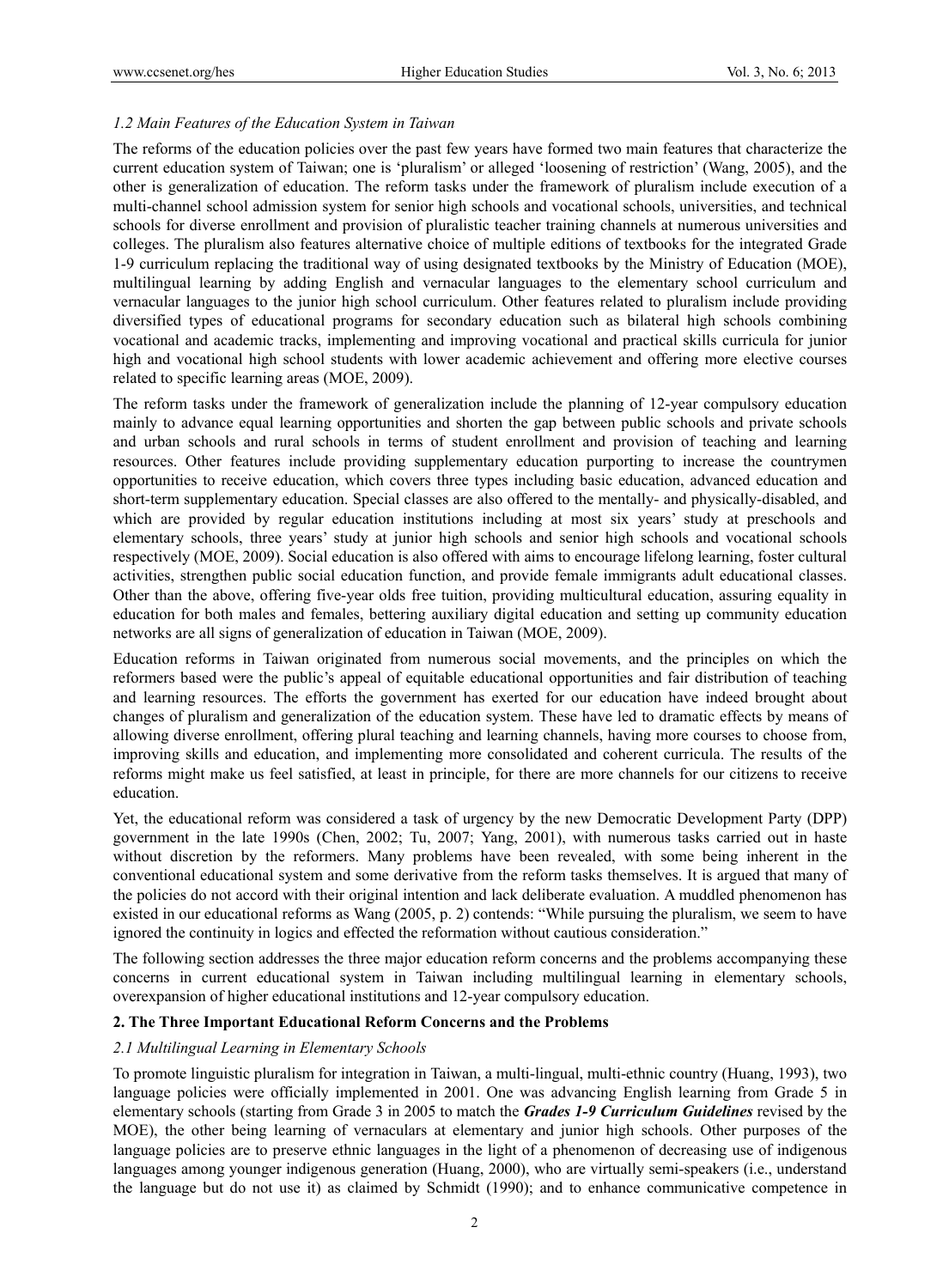response to the trend of globalization. The two language policies have made Taiwanese elementary students and some of junior high school students, for whom the vernacular language course is provided as an elective, become multilingual learners (Chen, 2006; Law, 2002). Here the elementary language education is what the reform is mainly concerned about, particularly for first-graders, who are required to study Mandarin Chinese and one vernacular selected from Minnanese also called Taiwanese, Hakka, and aboriginal languages. Some students are also required to take English course because some schools advance English education from Grade 1.

In fact, since the above language learning policies were promulgated, a number of Taiwanese citizens have contended against the mutual interference of simultaneous learning of 'so' many languages, especially for first graders having just started their formal education and whose native language literacy (hereafter referring to Mandarin Chinese) has not yet reached maturity (E, 2003). Although many researchers such as Lenneberg (1967), Bickerton (1981) and Brown (2000) have advocated the critical period (CPH), a very decisive point when acquisition of a second language occurs, to encourage earlier cultivation of language knowledge, research has also found evidence of cross-linguistic interference derived from contrastive analysis in studies concerning multilingual learning.

For instance, a study conducted by Tai (2000) has found evidence of interference of Southern Min in some students' pronunciation of English, who uttered /æ/ as /ɛ/, /v/ as /p/, /b/, /f(u)/, /m/ or /h(u)/, and /z/ as /ts/, /s/ or /l/. Erroneous production of L1 influenced by L2 was found in Lin's (2002) study at a elementary school in Xinzhu in northern Taiwan concerning interference of English phonetic symbols in learning POJ (Pej-oe-ji), Minnanese characters, using Roman spelling system. Six collocations of mispronunciation were identified such as confusion of 'p' and 'b', 't' and 'd', 'k' and 'g', 'ph' and 'p', 'th' and 't', and 'kh' and 'k'. Learning of Mandarin Chinese and vernaculars also interfered mutually according to Kao's (2001) interviews with a group of elementary school teachers referring to the problems of first-graders' confusion in learning Chinese auxiliary phonetic script-Zhu-Yin-Fu-Hao ( $\gamma \nless \square$ ), with the Roman spelling symbols of Minnanese POJ.

Given whether cross-linguistic influence manifests itself as a 'positive transfer' or 'negative transfer' (Romaine, 1995), a certain degree of interference was readily perceived in some classroom language learning, especially for those beginning learners who have not developed their L1, yet are required to construct the knowledge of another two languages. Moreover, in terms of psychological effect of multilingual learning, it is argued that learners' burden is not seen as a priority when the education authorities are trying to create an ideal multicultural society.

In addition to the problem concerning multilingual learning, a paradox underlying the advocacy of multilingual education is also observed, with the government laying more stress on English education than vernacular language education (Chen, 2006). As can be discerned, the purpose to include vernacular languages in the elementary curriculum as a formal subject is to preserve the dialects of smaller ethnic groups, promoting each dialect for an equal status in our society. However, a phenomenon of schools not attaching much weight to instruction of native languages is identified (Chen, 2004; Chen, 2006; Qian, 1996; Yang, 2002). As Chen (2006, p. 323) contended, English education policy "was more systematically and thoroughly planned by the central government, and more vigorously implemented by all parties concerned" than was the local language education policy.

Moreover, more teaching hours are allocated to English learning, roughly one to six hours per week (Chen, 2006). Taking the elementary schools in New Taipei City for example, to build up a fundamental knowledge ability in English reading and writing which is perceived as a worldwide 'core competency', three different types of English-related classes were added to the fifth and sixth graders' English curricula in the New Taipei City's elementary schools in 2010 and this has made the students in elementary schools have longer English learning hours than those in junior high schools in the New Taipei City (Wu, 2011). In contrast, most elementary schools chose to meet the minimum requirement of one hour per week for vernacular language instruction, implying less emphasis on vernacular language education (Chen, 2004; Chen, 2006; Qian, 1996; Yang, 2002).

Likewise, more qualified teachers are recruited for English instruction; however, much fewer competent native language teachers are available to teach vernacular languages, a barrier commonly observed in multi-language classrooms (Klaus, 2003). As usual, substitute or part-time teachers and homeroom teachers dominate vernacular language teaching across the country, and only few qualified teachers teach full time (Chen, 2004; Chen, 2006), demonstrating less enthusiasm devoted to vernacular language education of schools (Chen, 2006). Moreover, a wider selection of pedagogically sound, well-designed textbooks and facilities such as computer software are available for English teaching and learning; contrarily, fewer textbooks and limited facilities are offered to local language education. Also, a more inclusive and systematic assessment including formative and summative measures is administered to learners of English but not to those of vernacular languages (Chen, 2006). Drawn from the above revelations, it is argued that one may ascribe such contrasting phenomena between English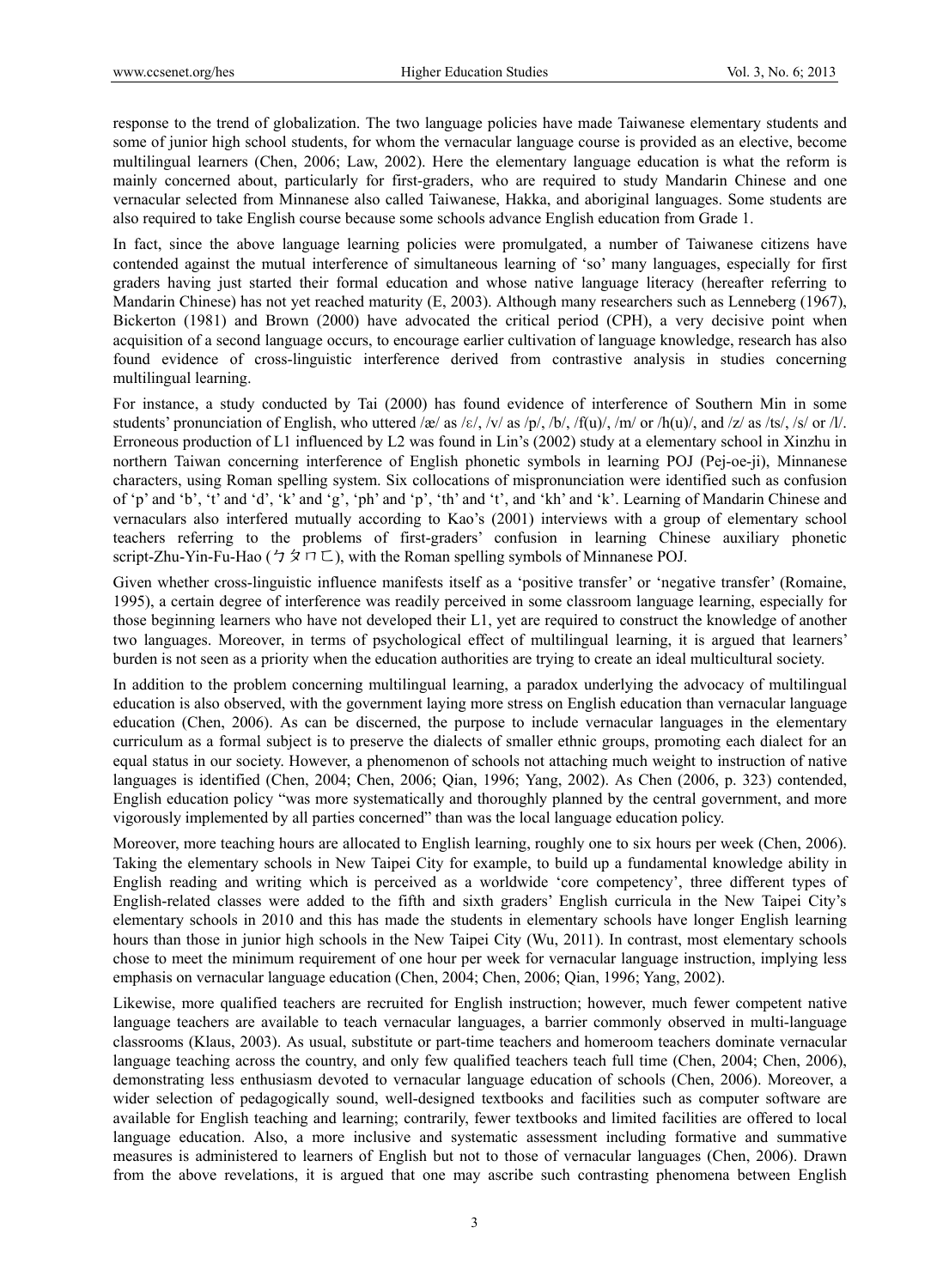instruction and the instruction of vernacular languages to a lack of a punctilious scheme and hasty implementation of dialect learning secured by the concerned authorities.

As far as the instruction of vernacular languages is concerned, an unequal distribution of vernacular language instruction is also observed. Figure 1 shows an ascendancy of vernacular Minnanese language learning which accounts for 80% in year 2005. Contrarily, it shows a smaller number of classes learning Hakka and aboriginal languages (MOE, 2009).



Figure 1. Distribution of vernacular languages learning in elementary schools and junior high schools in Taiwan

While it is true that a great many people in Taiwan can speak Minnanese (around 73%) (Chen, 2006) and there are more Minnanese classes offered in schools, it is argued that the society as a whole has taken a more negative attitude toward less spoken dialects such as Hakka and aboriginal languages, which may explain the phenomenon of such differentiation in terms of the selection of teaching and learning of vernacular languages. Moreover, although the selection of local languages made by each school is subject to the ethnic origin of the majority of students and the availability of teachers, Hakka and aboriginal languages, long perceived as less prestigious and instrumental in the society, tend to be avoided by schools and teachers (Jiang, 1995; Law, 2002; Liu, 1998). Still yet the teaching of aboriginal languages is even not supported by aboriginal families and the respective communities (Law, 2002; Yang, 2002).

Hence, a dominant Minnanese language instruction might lead to a condition where "a movement intended to save a minority language may turn out to be a new form of oppression that threatens other minority languages" (Chen, 2006, p. 329; Hsiau, 1997, p. 313). In addition, solid evidence also supports the argument that teachers' beliefs and attitudes have a great effect on their perceptions and behaviors in language teaching and learning classrooms (Clark & Peterson, 1986; Kagan, 1992; Villegas, 1992). Therefore, it is argued that teachers' lukewarm attitude might be a decisive factor hindering the implementation of the vernacular language instruction in elementary schools.

Another problem relating to the indigenous language education is the absence of a well-developed writing system (Chen, 2006). Unlike Mandarin Chinese or English, vernacular languages only have spoken forms without corresponding written characters, making it necessary to develop spelling systems for local languages teaching and learning. Though different versions of spelling systems have been developed, many people have found them quite confusing, and different schools tend to use different spelling systems. For example, some schools use POJ, others use Taiwanese Language Phonetic Alphabet, and still others use Tongyong Pinyin (general transliteration). Consequently, when a learner goes to a school using a different spelling system, unsurprisingly, a condition of higgledy-piggledy or a discontinuity of learning may be expected. In addition, while teaching vernacular languages, many teachers are not apt to highlight learners' literacy abilities owing to their unfamiliarity with the writing systems in the textbooks and a stereotyped conviction of the function of local languages for communicative purposes only (Chen, 2006). Therefore, it is questionable concerning the efficacy of local language literacy training under such hasty execution which lacks overall planning regarding the formulation of a standardized spelling system.

## *2.2 Overexpansion of Higher Education Institutions*

Following the removal of martial laws, the higher education system in Taiwan has been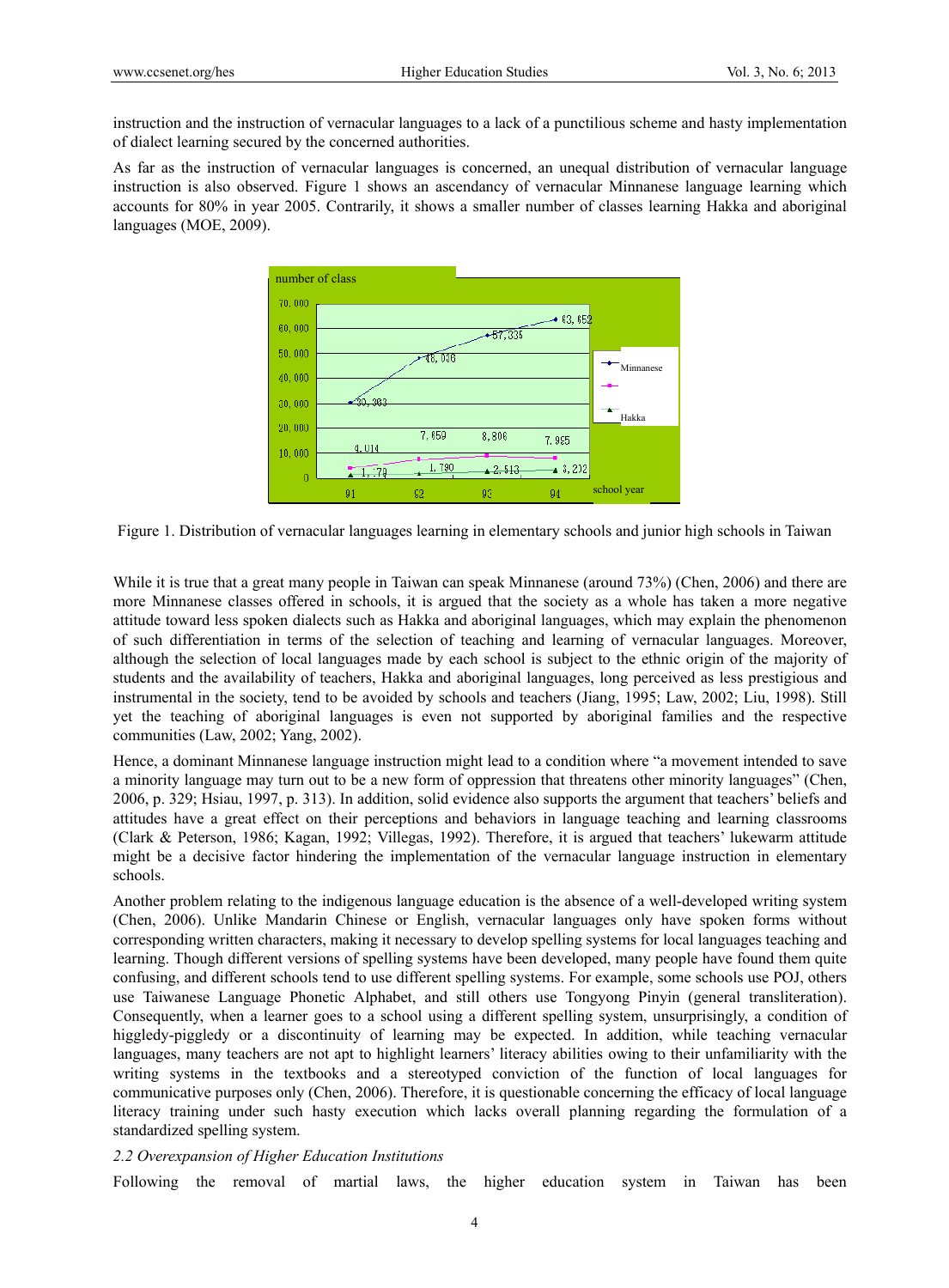"depoliticizing"—liberating itself from the interference of the ruling party (Law, 1995). Moreover, the deregulation of the educational policies following the appeals of the League 410 has contributed to a massive expansion of higher education institutions over the past fifteen years (see Table 1) along with an upgrade of a number of post-secondary institutions, inclusive of two-year and five-year junior colleges, institutes of technology, universities of technology and general universities. Additionally, more departments have been added to attract more students owing to a keen competition among higher education institutions. Such tremendous expansion has elevated the average level of education of Taiwanese citizens (Lin, 2007); moreover, it has also transformed Taiwan's higher education from traditional elite education with a ratio of enrollment lower than 15% to general education (Throw, 1974). In 2006, a gross enrollment rate of 18- to 21-year-old students-those receiving education at colleges and universities with the exception of the first 3 years of education at five-year junior colleges, graduate schools and continuing schools-is estimated at 82.02%, in contrast to half that amount at 40.90% in 1996 and four times less at 21.58% in 1986 (Directorate-General of Budget, Accounting, and Statistics, Executive Yuan, Taiwan, 2007). Over the past five years, the enrollment rate for the College Entrance Examination in specified subject has reached over 90 percent and the University's Multiple Entrance Exam has reached over 70 percent enrollment (MOE, Department of Statistics, 2012).

Without doubt, the intention behind the policy was evident partly to increase the number of enrollment of college and university students and decrease intense competition among students jostling to enter higher education institutions, and partly to, hopefully, cultivate very large competent graduate cohorts. However, there seems to be dissonance between what the concerned authorities had expected and what is currently happening in higher education institutions. Ironically, low quality education is perceived (Huang, 2003; Wang, 2003), with less qualified college students and high unemployment rates among college graduates observed. The overexpansion has led to an unobstructed entry to higher education institutions of senior high graduates formerly having little access to higher education institutions (Mok, 2000). In fact, except for some colleges/universities on the top rankings, almost every secondary school graduate is eligible to enter into colleges or universities, both competent and less competent included.

|      | Junior college | College | University | Total |
|------|----------------|---------|------------|-------|
| 1950 | 3              | 3       |            | 7     |
| 1960 | 12             | 8       | 7          | 27    |
| 1970 | 70             | 13      | 9          | 92    |
| 1980 | 77             | 11      | 16         | 104   |
| 1990 | 75             | 25      | 21         | 121   |
| 2000 | 23             | 74      | 53         | 150   |
| 2005 | 17             | 56      | 89         | 162   |
| 2010 | 15             | 36      | 112        | 163   |
| 2012 | 14             | 28      | 120        | 162   |

Table 1. Number of schools of higher education

Many factors contribute to this degradation of higher education institutions. One factor is that many schools failed to readjust curricula after the overexpansion of higher education institutions (Hsu, 2004). It is fair to say that the overexpansion of higher education institutions has increased the opportunities of the younger generation to gain a college degree and increase the number of students in Taiwan receiving higher education. However, an observed phenomenon accompanying the large enrollment of secondary graduates is that heterogeneous classes prevail in colleges/universities with more proficient students sitting in the same classroom with less proficient ones. As with the case of the UK, a less homogenous student population has fueled such expansion of higher education (Nixon, 1996). As a result, it is often the case that competent learners find that an offered lesson is too easy for them, while less competent learners feel it hard to follow it. Clearly an emphasis should be pressingly placed on the need for pedagogical and curriculum changes to cater for the needs of students with mixed abilities (Nixon, 1996). As Parry (1995, p. 125) states, the turning away "from an early notion of access based on defined routes and discrete courses to one more centrally concerned with the 'accessibility' of institutions and the suitability and flexibility of their curricula for a diverse student audience".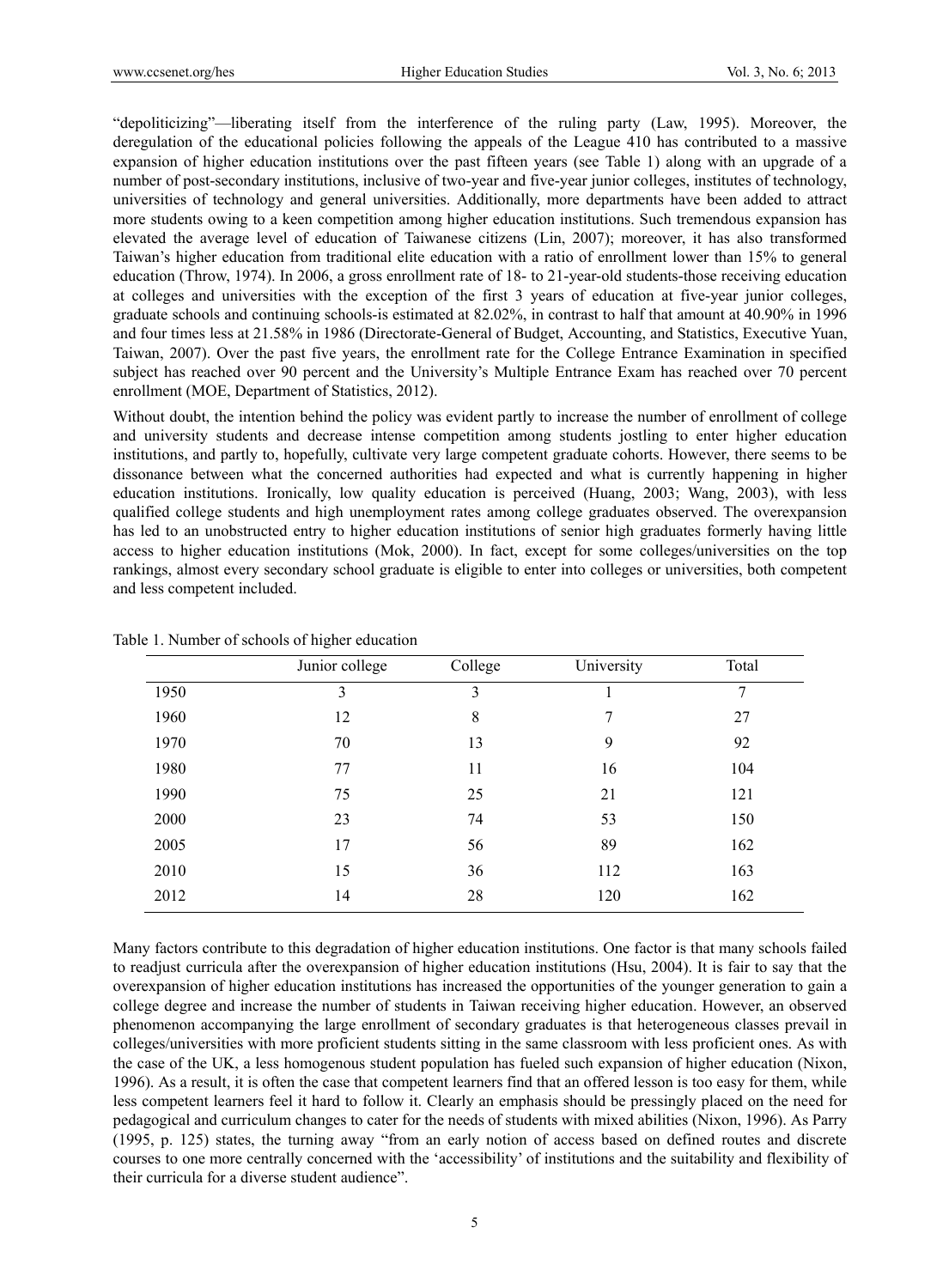Another factor generating the descending quality of higher education institutions is low enrollment of students encountered by numerous colleges and universities, inasmuch as the fertility rate continues to drop in the Taiwanese society (Huang, 2003) (see Table 2, Resource: Ministry of the Interior–Department of Statistics, Taiwan, 2012). According to Liu and Wang (2004), the total fertility rate (TFR) of Taiwanese women being able to bear children has been falling since 1951, though there is an upward tendency due to the effect of dragon year (Freedman, Chang, & Sun, 1994; Goodkind, 1993; Liu & Wang, 2004; Sun, Lin, & Freedman, 1978). In addition, according to Population Reference Bureau's statistics in 2006 (World Population Data Sheet), excluding Hong Kong and Macao, Taiwan and Korea have the lowest total fertility rates (TFR) of 1.1, and a projected population change of -13 of Taiwan from 2006 to 2050 (Note 1  $\&$  Note 2). Based on the figures of demographic statistics, it is evident that the government made an insensible decision by allowing the rapid expansion of junior colleges, colleges and universities without critical assessment of the demographics of the country.

The low fertility rate has brought about the enrollment problem of higher education institutions. Due to insufficient student number, institutions tend to adopt permissive management toward students in order to retain students, an abnormal phenomenon that has been observed in higher education institutions in recent years. Moreover, failure in recruiting sufficient students has made institutions allow, or one might say 'direct' instructors to adopt a less strict way toward students or their schoolwork (Epochtimes, June 7, 2007). This has a direct impact, to a greater or lesser degree, on the overall student achievement along with the teaching quality of higher education institutions in Taiwan.

|                           | General | Age-specific Fertility Rates |       |       |       |       |                | Total            |           |
|---------------------------|---------|------------------------------|-------|-------|-------|-------|----------------|------------------|-----------|
| Fertility<br>Year<br>Rate |         | 15-19                        | 20-24 | 25-29 | 30-34 | 35-39 | 40-44          | 45-49            | Fertility |
|                           | Years   | Years                        | Years | Years | Years | Years | Years          | Rate             |           |
| 1951                      | 211     | 68                           | 267   | 350   | 311   | 226   | 132            | 34               | 7,040     |
| 1956                      | 196     | 51                           | 264   | 340   | 296   | 222   | 105            | 23               | 6,505     |
| 1961                      | 177     | 45                           | 248   | 342   | 245   | 156   | 71             | 10               | 5,585     |
| 1966                      | 149     | 40                           | 274   | 326   | 188   | 91    | 38             | 6                | 4,815     |
| 1971                      | 112     | 36                           | 224   | 277   | 134   | 51    | 16             | $\mathfrak{Z}$   | 3,705     |
| 1976                      | 105     | 38                           | 213   | 241   | 88    | 28    | 8              | $\mathbf{1}$     | 3,085     |
| 1981                      | 89      | 31                           | 176   | 197   | 69    | 14    | 3              | $\mathbf{1}$     | 2,455     |
| 1982                      | 85      | 29                           | 166   | 186   | 66    | 14    | $\mathfrak{Z}$ | $\boldsymbol{0}$ | 2,320     |
| 1983                      | 79      | 26                           | 154   | 174   | 63    | 14    | $\mathfrak{Z}$ | $\boldsymbol{0}$ | 2,170     |
| 1984                      | 75      | 23                           | 144   | 169   | 60    | 13    | $\overline{2}$ | $\boldsymbol{0}$ | 2,055     |
| 1985                      | 68      | 19                           | 129   | 158   | 56    | 12    | $\mathfrak{2}$ | $\boldsymbol{0}$ | 1,880     |
| 1986                      | 60      | 18                           | 112   | 140   | 52    | 12    | $\mathbf{2}$   | $\boldsymbol{0}$ | 1,680     |
| 1987                      | 60      | 16                           | 109   | 147   | 54    | 12    | $\overline{2}$ | $\boldsymbol{0}$ | 1,700     |
| 1988                      | 64      | 16                           | 111   | 164   | 64    | 14    | $\overline{2}$ | $\boldsymbol{0}$ | 1,855     |
| 1989                      | 58      | 16                           | 98    | 145   | 61    | 14    | $\mathbf{2}$   | $\boldsymbol{0}$ | 1,680     |
| 1990                      | 62      | 17                           | 100   | 159   | 69    | 15    | $\sqrt{2}$     | $\boldsymbol{0}$ | 1,810     |
| 1991                      | 58      | 17                           | 92    | 149   | 68    | 16    | $\sqrt{2}$     | $\boldsymbol{0}$ | 1,720     |
| 1992                      | 57      | 17                           | 91    | 148   | 72    | 16    | $\overline{c}$ | $\boldsymbol{0}$ | 1,730     |
| 1993                      | 57      | 17                           | 91    | 149   | 75    | 18    | $\mathbf{2}$   | $\boldsymbol{0}$ | 1,760     |
| 1994                      | 55      | 17                           | 87    | 148   | 79    | 18    | $\overline{c}$ | $\boldsymbol{0}$ | 1,755     |
| 1995                      | 55      | 17                           | 86    | 148   | 82    | 20    | $\mathbf{2}$   | $\boldsymbol{0}$ | 1,775     |
| 1996                      | 54      | 17                           | 83    | 145   | 84    | 21    | $\overline{2}$ | $\boldsymbol{0}$ | 1,760     |

Table 2. Total fertility rate (TFR) for women of child bearing age from 1951 to 2011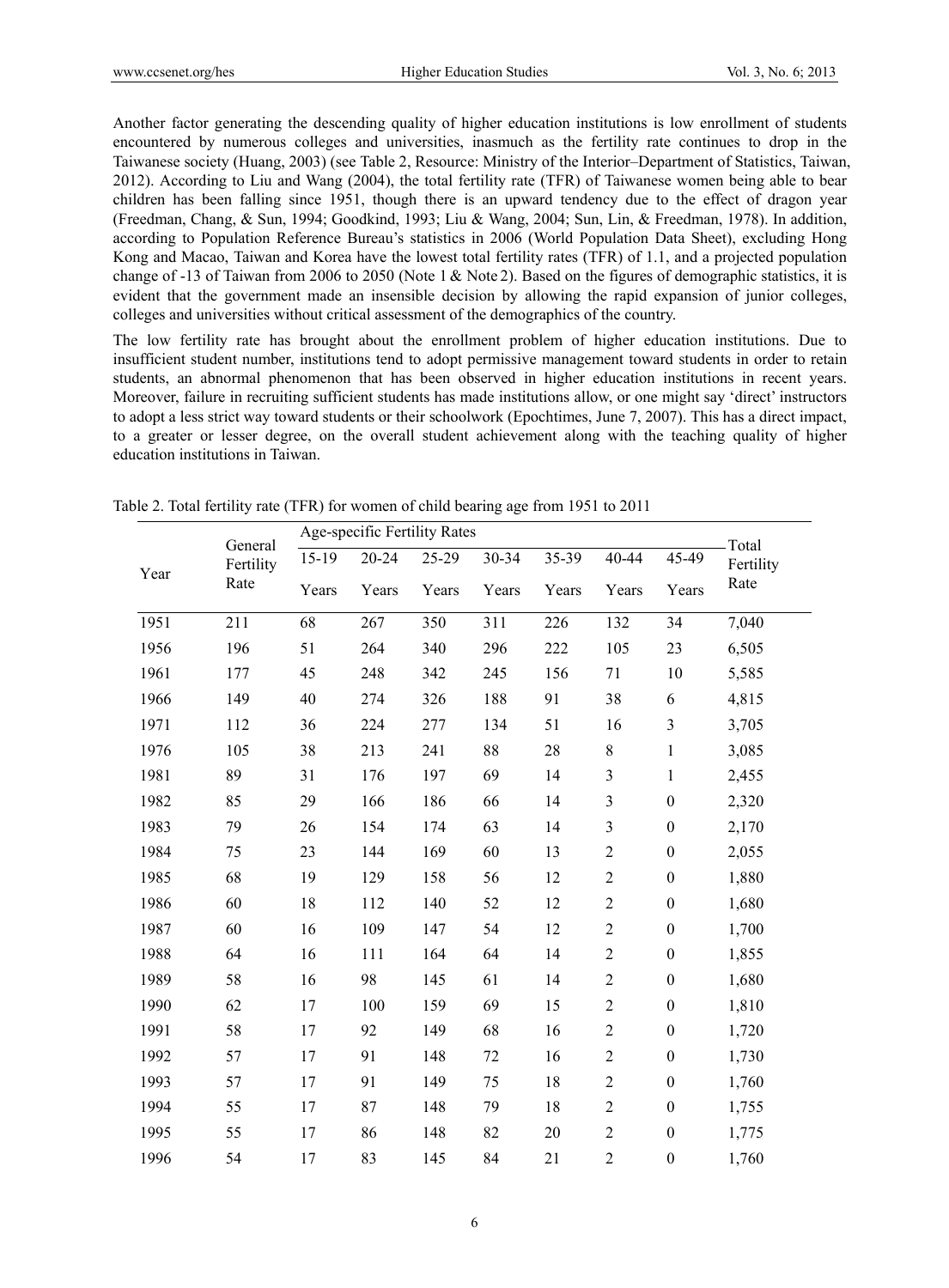| 53 | 15             | 80 | 147 | 87 | 22 | 3              | $\boldsymbol{0}$ | 1,770 |
|----|----------------|----|-----|----|----|----------------|------------------|-------|
| 43 | 14             | 66 | 116 | 73 | 21 | 3              | $\boldsymbol{0}$ | 1,465 |
| 45 | 13             | 66 | 126 | 82 | 21 | 3              | $\boldsymbol{0}$ | 1,555 |
| 48 | 14             | 72 | 133 | 90 | 24 | 3              | $\boldsymbol{0}$ | 1,680 |
| 41 | 13             | 62 | 106 | 75 | 21 | 3              | $\boldsymbol{0}$ | 1,400 |
| 39 | 13             | 57 | 102 | 73 | 20 | 3              | $\boldsymbol{0}$ | 1,340 |
| 36 | 11             | 52 | 92  | 69 | 20 | 3              | $\boldsymbol{0}$ | 1,235 |
| 34 | 10             | 49 | 86  | 68 | 20 | 3              | $\boldsymbol{0}$ | 1,180 |
| 33 | $\,$ 8 $\,$    | 44 | 79  | 68 | 21 | 3              | $\boldsymbol{0}$ | 1,115 |
| 33 | $\overline{7}$ | 41 | 78  | 71 | 23 | 3              | $\boldsymbol{0}$ | 1,115 |
| 32 | 6              | 37 | 76  | 74 | 24 | 3              | $\boldsymbol{0}$ | 1,100 |
| 31 | 5              | 32 | 72  | 73 | 25 | $\mathfrak{Z}$ | $\boldsymbol{0}$ | 1,050 |
| 31 | $\overline{4}$ | 27 | 69  | 75 | 27 | $\overline{4}$ | $\boldsymbol{0}$ | 1,030 |
| 27 | $\overline{4}$ | 23 | 55  | 65 | 28 | $\overline{4}$ | $\boldsymbol{0}$ | 895   |
| 32 | 4              | 23 | 66  | 81 | 34 | 5              | $\boldsymbol{0}$ | 1,065 |
|    |                |    |     |    |    |                |                  |       |

A third factor contributing to less competent graduates under the influence of the overexpansion of higher education institutions is less budgetary funding of institutions from the government (Wang, 2003). In addition, resources allocated to each higher education institution are also decreasing (Huang, 2003). According to the statistics of public expenditure on education as a percentage of GDP drawn from MOE (2009), 4.39% is allotted to all levels of education. In 2005, this was less than the average expense on education (5.5%) of the OECD (Organization for Economic Co-operation and Development) countries. Moreover, concerning the expenditure on educational institutions as a percentage of GDP by type of institution and level of education, the ratio of difference between public higher education institutions and private ones in 2005 was 4.39% and 1.68% respectively (MOE, 2009).

Customarily, public schools with higher prestige are those allotted much more funding and equipment and facilities, while private ones rely on their income chiefly from tuition and other fees (Huang, 2003). For example, the MOE's five-year-fifty-billion funding in 2005 aiming to promote world's top-rated universities in Taiwan was allocated to twelve universities, with only two being private universities. It is apparent, therefore, most private higher education institutions have encountered "financial stringency", as a result of the predicament of low recruitment. This has caused a negative impact on teaching and learning quality in private higher education institutions because of receiving smaller share of educational resources. To solve financial problems, many private higher education institutions increase tuition and fees, with presently the tuition of private higher education institutions being 1.85 times the amount of the public ones (MOE, Department of Statistics, Taiwan, 2013). Such move has even impacted the student number in private higher education institutions, with some students even giving up study inflicted by the soaring tuition and fees.

Another problem accompanying the rising number of higher education institutions is high unemployment among graduates from higher education institutions (Wang, 2003). Under the impact of globalization, there is more intense competition among university graduates, a condition of more supply than demand. Coupled with the phenomena of global economic recession and a competitive job market, these factors have resulted in a high ratio of jobless graduates (Wu, 2011). According to the government statistics, the unemployment rate for individuals with a college and postgraduate degree was  $5.18\%$  (Chang, 2012) compared to only 2.63% in 1997 (Wu, 2011). Moreover, due to shrinkage of job opportunities, many college graduates have encountered difficulty finding a suitable job that matches their learning. As Wu (2011) points out, in recent years, many college graduates from both developed and developing countries have undertaken jobs which do not correspond to the training they have received at schools, bringing about the problem of "over-education" or "crowding-out" (Dolado, Felgueroso, & Jimeno, 2000; Mayhew, Deer, & Dua, 2004; Tomlinson, 2008; Wu, 2011). Huang (2003) also points out that many an entrepreneur has perceived the graduates of higher education nowadays in the labor market as less competent, compared to those nurtured in the colleges/universities prior to the education reforms. Huang (2003) suggests that cooperation between industries and academia should also be promoted to engage students in practical training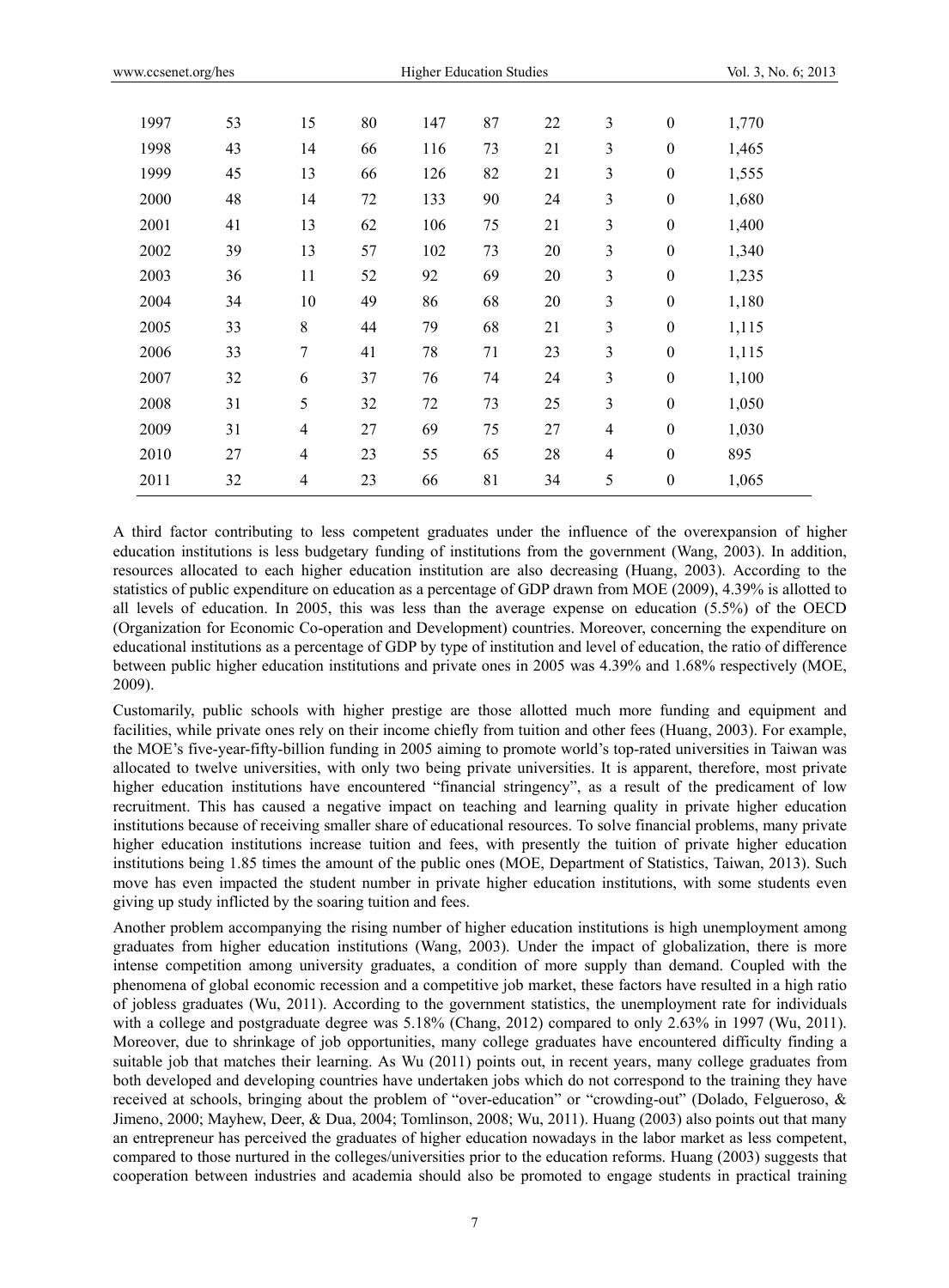along with modification and improvement of curricula, institution of departments and faculty assignment.

Other perceived problems that come along with the overexpansion of higher education institutions relate to survivability of higher education institutions and their faculty because of decreasing number of enrollment of prospective students. As Chen and Chang (2010) report, some higher education institutions, particularly private ones, are confronting the problem of recruiting adequate student number to survive due to a sharp decline in student number in recent years, a situation that will not return in the near future. Many private higher education institutions are facing the problems of restructuring and likely closure (Chen & Chang, 2010), and one problem accompanying these is that a great number of academics are confronting an awkward situation of losing jobs. To deal with these problems, the government has presented coordinated set measures by allowing institutions to recruit foreign students with quota limits. However, these foreign students still cannot compensate for the sharp decline in domestic student number in recent years. Evan though each institution is allowed to increase the number of foreign students, the language problem is another challenge faced by both foreign students and domestic college/university faculty in higher education institutions.

#### *2.3 12-Year Compulsory Education*

Another controversial issue having aroused the concern of the nation recently is the impending execution of 12-year compulsory education. To meet the global trend and the challenge of the 21st century to promote international competitiveness and increase citizens' educational level in Taiwan, the Executive Yuan has since 2003, actively mapped out the scheme of 12-year compulsory education and is scheduled to put it into practice starting from academic year 2014 (MOE, 2012). The objectives of the 12-year compulsory education policy are to increase the average level of education of the citizens and the nation's competitiveness to meet the global educational trend, to promote equal opportunities in education, to relieve students' pressure from a test-driven teaching and learning mode in junior high schools, to achieve localized learning, to take care of disadvantaged students by shortening the gaps between rural and urban areas on education, and to promote comparable high quality instruction for both public and private schools (MOE, 2009).

Although the 12-year compulsory education policy has not been carried out, it has already touched off ongoing altercations among supporters and opponents, be it the general public or people in the educational circle. As stated above, the purpose of 12-year compulsory education is to popularize the nationals' education. However, many problems inherent in our education system can be likewise perceived to question the efficacy of this policy. For example, there are problems concerning the discrepancy in tuition between public schools and private schools, and unbalanced distribution of educational resources between the two types of school system. Given the tuition of private senior and vocational high schools is four times that of the public schools (MOE, 2009), yet, ironically, students in private schools do not have the same access to comprehensive teaching and learning resources and facilities as those enjoyed by public students. This seems to violate the principle of the practice of equal educational opportunities for all students (Yang et al., 2003). Moreover, teaching quality also varies in both types of schools with public schools usually having more qualified teachers than private ones. These inequalities may cast doubt on feasibility of attaining equal educational opportunity intended for 12-year compulsory education.

The same conundrum applies to the dissimilarity between rural schools and urban schools in terms of delivery of educational resources (Chen, 2007), which has an indirect impact on student recruitment for schools in rural areas. Because in urban schools students can receive education of higher quality and have more educational resources available to them, many parents would choose urban schools for their children for a promising future. As a result, many schools in rural areas have problem recruiting sufficient numbers of students. Moreover, the low fertility rate problem has even worsened the problem of low enrollment in schools in rural areas.

Another problem relating to 12-year compulsory education is the public's infatuation with beacon schools or so-called 'star' schools since they enjoy better reputation (Xu, 2007), and this has made it difficult to promote localized learning. In Taiwan, most of the beacon schools are in urban areas, and to enable their children to enter beacon schools, many parents living in rural areas transferred their children to beacon school districts instead of sending their children to less well-reputed schools in places nearby. This has caused the phenomenon of many students managing to get admitted to beacon schools. Likewise, the difficulty in recruiting sufficient student number in less reputable schools is likely to be observed after the 12-year compulsory education policy is put into practice. Moreover, the 12-year compulsory education policy also encourages junior high schools to provide assistance and guidance for students to help them understand their own aptitude and encourage underachieving students and those who are suitable for vocational education to choose the vocational track for further education. However, as one teacher at Beinan junior high school expressed, even underachievers would choose to enter beacon schools or schools with good reputation. It seems that there are currently no concrete measures presented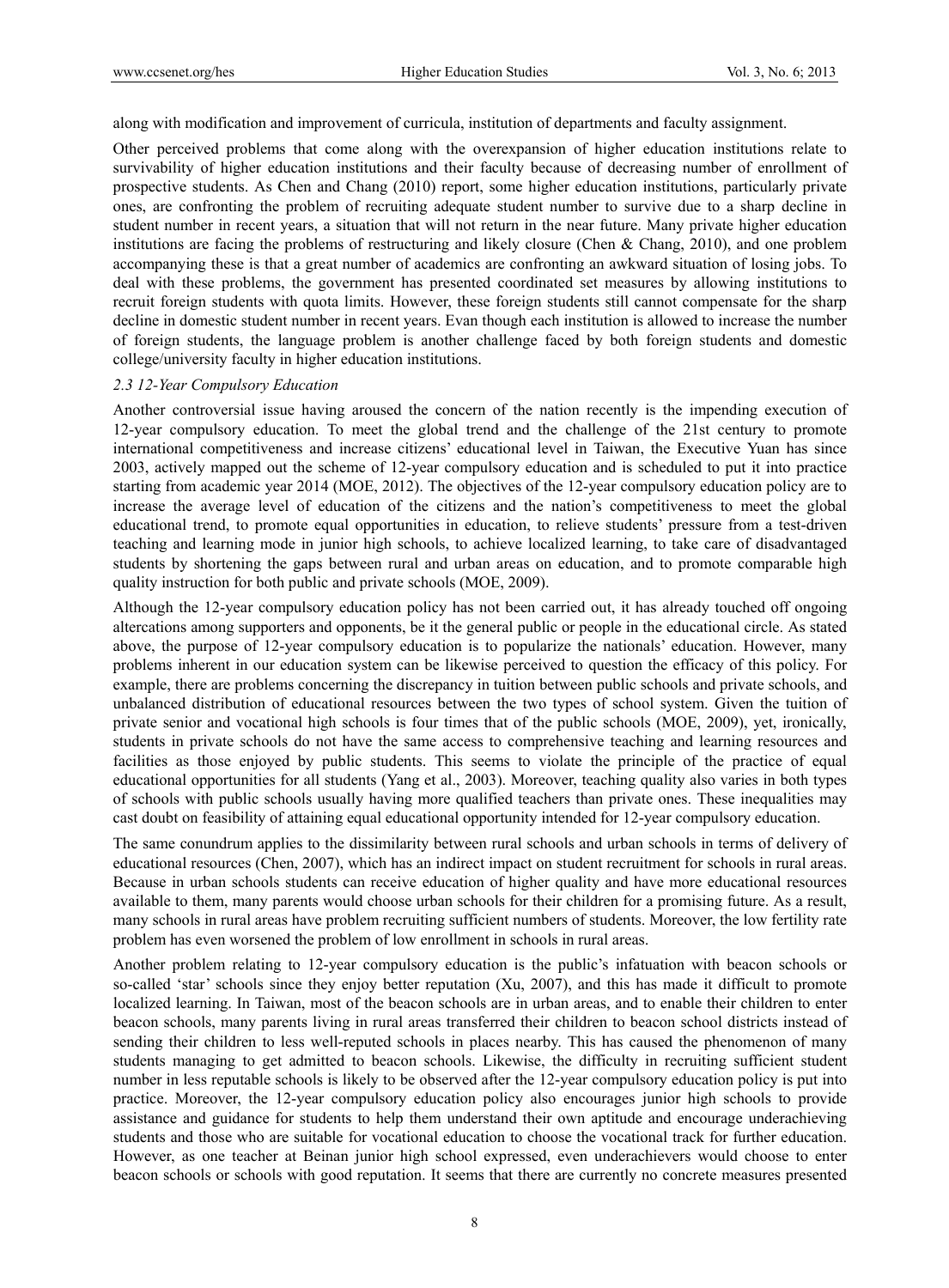to work out this problem (United Daily News, 2011)

In short, since junior high school students do not need to take the Basic Competence Test as an indicator of ability to enter senior high schools after the implementation of the 12-year compulsory education policy, without the government's and schools' intervention, intense competition among students to gain acceptance to beacon schools is sure to happen. Hence the original goodwill/intention to relieve students from burden on schoolwork by promoting the 12-year old compulsory education policy would be totally blotted out.

# **3. Conclusion and Suggestions**

Taiwan's reengineering plan over the past years has gone through dramatic changes in its education system, and many phenomena are reflected in its education system such as economic and socio-political transformations, democratization, and the search for 'national identity' (Law, 2002). Under the process of educational reform, the educational system in Taiwan has developed pluralism and generalization to be its two main characteristics.

This paper presents the findings of critically analyzing three crucial concerns regarding educational reform tasks and the problems associated with these concerns. The first concern involves multilingual learning in elementary schools, which has caused cross-linguistic interference for lower grade students who are at the primary stage of L1 learning and have not yet developed L1 knowledge, but are required to study two additional languages. Although solving this problem requires further research on the effect of cross-linguistic interference on elementary students, learning three languages concurrently might deprive learners of time to develop L1 knowledge. Furthermore, learning three languages concurrently, particularly for lower-grade students, might cause learning anxiety, which might cause cognitive load and impair learning (Chen & Chang, 2009). Therefore, multilingual learning should be delayed, particularly for lower-grade students who are still learning how to use and comprehend the complex syntactical structures and lexicon of their native spoken and written language. Multilingual learning can be conducted until students have sufficiently developed the knowledge and use of their L1. Therefore, Mandarin Chinese , the mainstream language of Taiwan, should be taught in the order of precedence.

The second problem identified in multilingual learning is that numerous elementary schools in Taiwan offer advanced English learning from Grade 1, and numerous schools allot more teaching and learning hours to English learning compared with the learning of vernacular languages (Chen, 2006). Regarding cognitive development, according to Piaget (1973), elementary students are at the stage of concrete operations (from 7 to 12 years old) and are not sufficiently mature to make logical judgments regarding their learning. If schools allocate more hours to English learning, students may develop cognitive biases and perceive the ability to use the English language as an indicator of having a higher social status than those who use their native languages. Moreover, additional and superior instructional resources are offered for English classes, but schools are not committed to providing comparable instructional quality and resources to vernacular language courses. Therefore, if a school supports English learning at the expense of native language learning, students might not prioritize learning their L1. Hence, concerned authorities (i.e., the MOE) should consider English language learning in elementary schools carefully and create related laws to prevent schools from advancing English learning. Moreover, schools should not favor English learning at the expense of native-language learning; instead, they should encourage students to undertake the learning of local dialects seriously.

The third problem derived from multilingual learning is the unbalanced instruction of vernacular languages. Unlike the Minnanese language, which is the most frequently used language in Taiwanese society, Hakka and aboriginal languages are not promoted for instruction because they are deemed less practical. In addition, learning aboriginal languages is not supported by aboriginal families or the respective communities (Law, 2002; Yang, 2002). The purpose of learning vernacular languages is to maintain and appreciate the value of ethnic languages and cultures to build an integrated, socially cohesive multicultural society. If society as a whole does not share a common consensus, other local languages, particularly the less prestigious and less commonly spoken aboriginal languages, would eventually disappear. In addition, the speakers of regional dialects would be distinctly disadvantaged because culturally specific information would vanish along with their languages. Therefore, a reeducation of Taiwanese society concerning aboriginal languages, combined with the community support of aboriginal parents in maintaining local dialects, can facilitate the successful implementation of local language policies (Greymorning, 1999; Stiles, 1997).

To maintain local dialects, schools in Taiwan should offer teachers opportunities to learn Hakka and aboriginal languages by establishing teacher education programs or encouraging instructors to participate in local dialect learning programs. Thus, teachers can have an opportunity to understand and appreciate the two regional dialects and the respective cultures, and preserve a more positive attitude toward the two regional dialects while helping students choose which vernacular languages to learn. Moreover, schools and teachers should collaborate with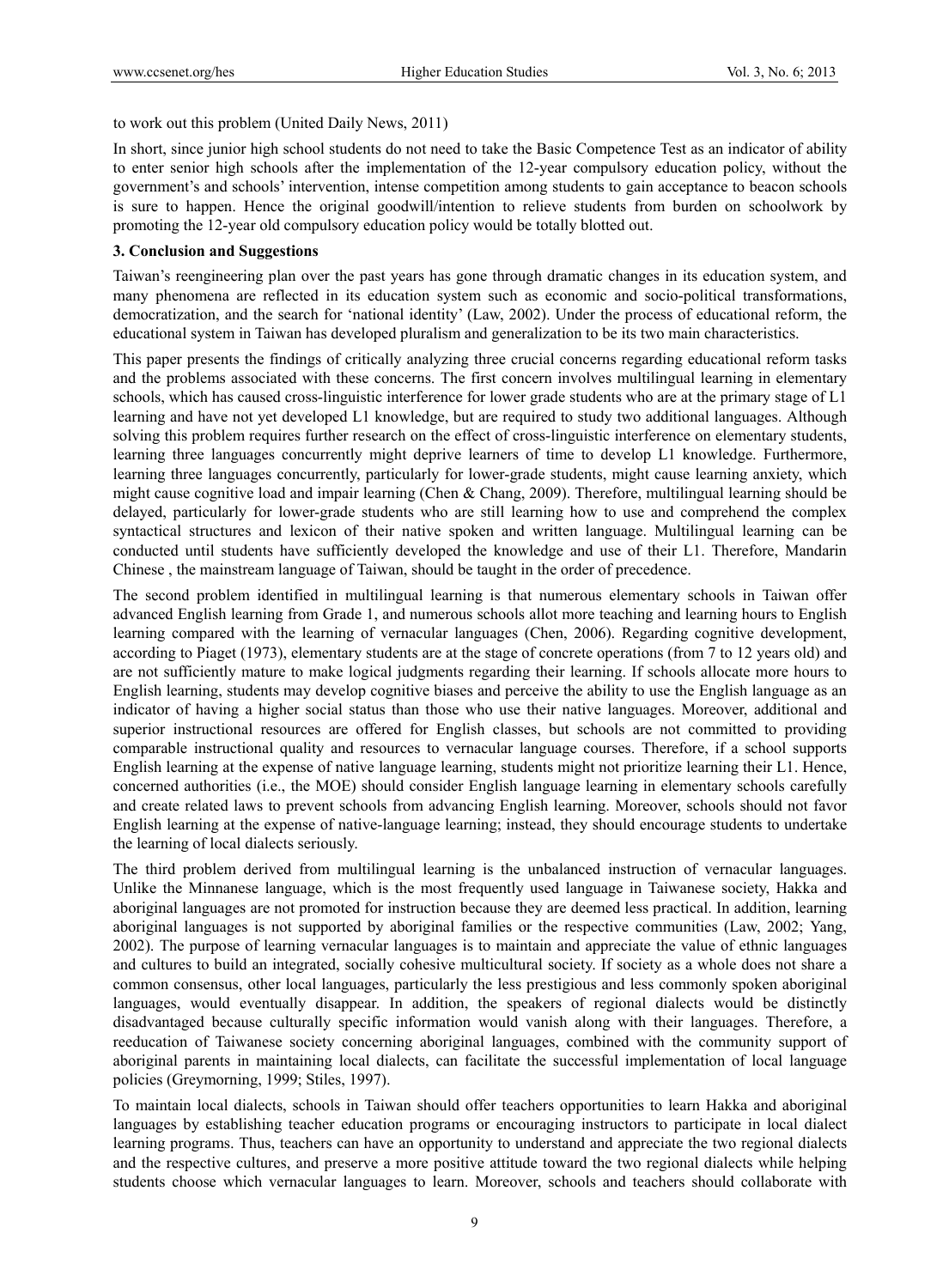aboriginal parents and communities to conduct aboriginal language and cultural activities to help aboriginal people understand the importance of maintaining their languages and cultures.

The final problem concerning multilingual learning in elementary schools is that vernacular languages lack a well-developed and unified writing or spelling system. Because schools do not emphasize the recognition of written vernacular languages (Chen, 2006), learners encounter substantial difficulties in developing literacy. A writing system is developed to preserve a local language. If learners cannot recognize the writing system of a specific regional language, the language would not be adequately preserved. Moreover, a unified spelling system should be developed to establish a cognitive connection with vernacular language learning to facilitate effective learning.

The second problem discussed in this paper concerns the overexpansion of higher education. The deregulation of educational policy has generated the unhindered access of secondary school graduates to higher education, which has subsequently produced numerous problems, primarily regarding the degradation of the overall quality of education. Certain factors generating this degradation of higher education were identified. The first factor is the curriculum of multilevel classes not being adjusted. The phenomenon of mixed-level classrooms indicates that at least two student cohorts, the competent and less competent ones, may not be learning in the classroom. To solve this problem, adjusting curricula to fit various students is necessary. Moreover, implementing a placement method commonly used to group students based on ability levels may effectively facilitate the management of multilevel classes.

The second factor contributing to low-quality higher education is the non-interfering attitude of the involved institutions and instructors toward students and schoolwork because of the decrease in the number of students, a critical factor that is closely associated with the survival of a school. This implies that the overall educational quality of the current student generation is declining rather than improving after the expansion of higher education institutions. Such institutions and their teachers should not let quantity (i.e., the number of students) influence the quality of teaching. As Hénard and Roseveare (2012, p. 7) argued, high-quality teaching (e.g., the effective design of curricula and course content, and the effective assessment of learning outcomes) is directly related to the learning outcomes of students. Institutions should attach more importance to the teaching quality of instructors by establishing evaluation indices to ensure high-quality instruction. Therefore, only by emphasizing high-quality teaching can an institution survive and maintain a favorable recruitment level.

The third factor that causes the degradation of higher education institutions concerns the unequal allocation of educational funds, with public higher education institutions conventionally obtaining superior educational resources because they receive generous government subsidies. Although more private higher education institutions were established after the expansion of higher educational institutions, superior research, instructional facilities, and educational subsidies are still limited to public higher education institutions (Chen  $\&$ Chang, 2010). This indicates that most of the students attending higher education institutions in Taiwan are at a disadvantage because they cannot receive adequate training or easy access to learning resources. Furthermore, students at private higher education institutions must pay higher tuition fees but are unable to receive a comprehensive education; consequently, they receive a diploma that is possibly less respectable than a diploma from a public institution (Chen & Chang, 2010). Therefore, the government should be held accountable for the low educational quality in private higher education institutions in Taiwan. To solve this problem, the government should reject traditional approaches by impartially and evenly distributing educational resources to each institution, be it public or private, to provide equal educational opportunities for each student.

Another problem associated with the increasing number of higher education institutions is the high unemployment rate of graduates, most of whom are less competent graduates. Graduates often cannot find jobs that require the knowledge they learned in these institutions because the institutions did not offer them training in the skills that could be applied to jobs. To solve this problem, higher educational institutions should understand the skills or competencies various industries demand and the type and level of expertise a graduate should possess to be competitive in the job market by reexamining curricula. Moreover, cooperation between institutions and industries can be established to connect learning to job-related skills and help students acquire job-specific competencies demanded by industries. As Hénard and Roseveare (2012) argued,

Tighter connections with working life through different academic projects provide authentic opportunities to learn both generic and professional competencies as well as to build networks and pathways for employment after graduation… Learning rooted in working life could help institutions to interpret and respond pedagogically to the challenges of this environment. (pp. 8-9)

Other problems generated by the overexpansion of higher education institutions are the survivability of higher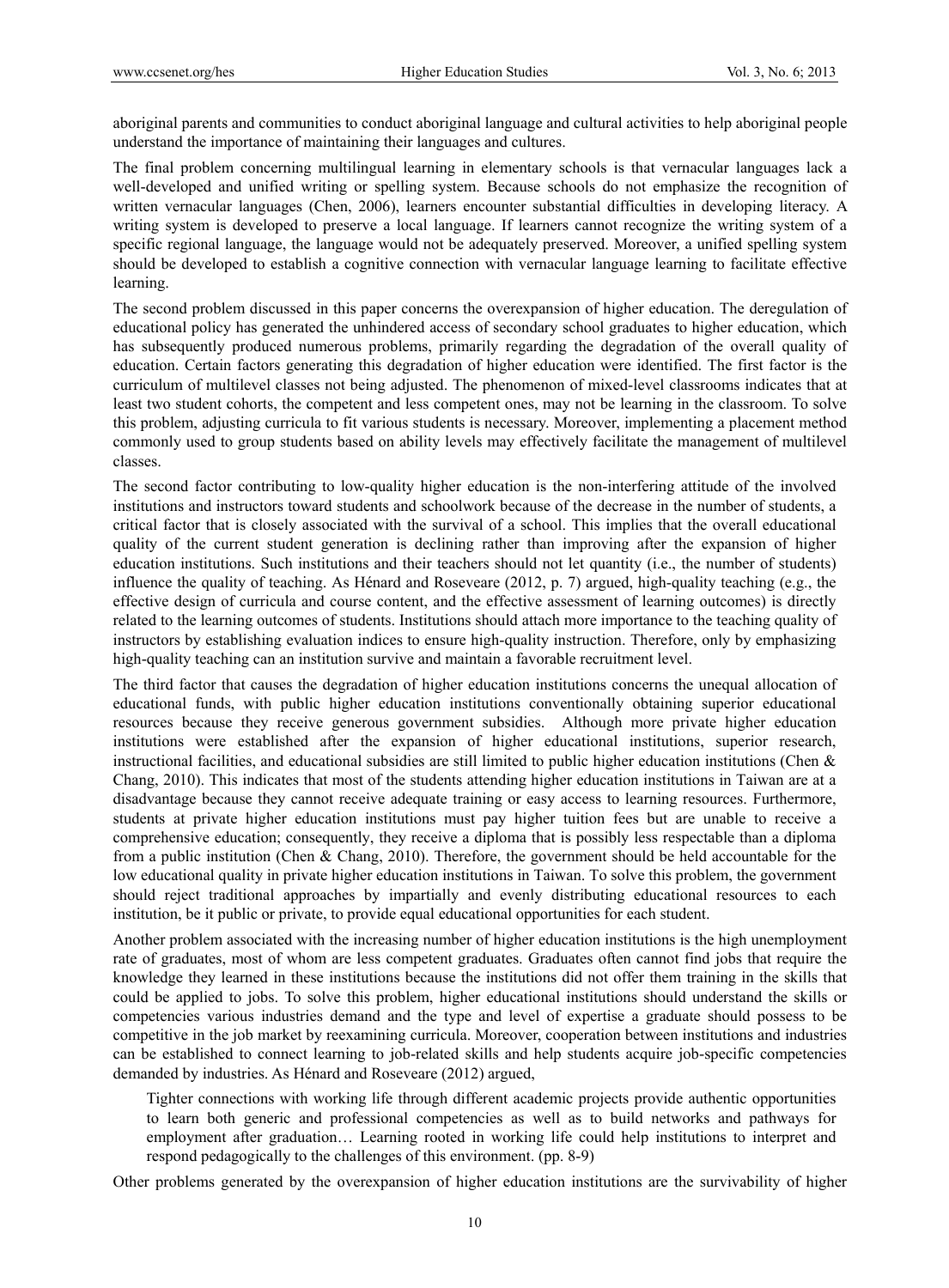education institutions, particularly private ones, and the resultant unemployment of graduates, a predicament confronted by school faculty. Although the government allows institutions to recruit foreign students to compensate for insufficient student enrollment, these foreign students still cannot offset the declining number of students caused by the low fertility rate in Taiwan. Therefore, to help private higher education institutions survive, the government should take appropriate remedial measures and present workable solutions.

One possible solution involves the MOE limiting student enrollment in pubic universities. Most prospective students, if possible, consider public universities to be their priority when choosing schools. Moreover, the low fertility rate has caused intense competition for student recruitment to develop among higher education institutions, and numerous public universities exploit their superior reputation to attract additional students. The result is that private higher education institutions experience difficulties in recruiting a sufficient number of students. Intrinsically, public universities are research-based universities; hence, the majority of the students they recruit should be postgraduate students. In other words, universities can increase the number of postgraduate students but scale down the number of university students to allow private higher institutions to recruit additional students. A second solution entails the government coaching private universities with insufficient student enrollment to help them transform into community organizations (e.g., community colleges and adult schools) that offer degrees, and consequently increase the number of students by recruiting various students, including adult students with diverse backgrounds and elderly people.

The third problem involves the forthcoming implementation of 12-year compulsory education. Based on the concept of equalized and popularized education, the Taiwanese government has planned to execute the 12-year compulsory education policy in the forthcoming academic year. However, executing this policy may be easier than attaining the intended goal, which is oversimplified. It is much more intricate than the government expects, because of several unjust phenomena and stereotyped perceptions existing in the Taiwanese educational system.

As mentioned, large differences exist between public and private schools including dissimilar standards regarding tuition, unequal access to school facilities and resources, and the quality of instruction. A similar situation between urban schools and rural schools was also observed regarding the distribution of educational resources and the quality of instruction. The discrepancies between public and private schools and between urban and rural schools, combined with the low fertility rate problem, imply that after 12-year compulsory education is implemented in the coming year, substantially lower enrollment rates in private and rural schools will occur. To solve this problem, the Taiwanese government must decrease the number of dissimilarities between public and private schools and between urban and rural schools by increasing educational funds and strengthening educational resources for private and rural schools. In brief, equalized education cannot be achieved if the government cannot efficiently manage this problem by reducing the differences in the distribution of educational funds and resources between public and private schools and between urban and rural schools.

Another inherent problem concerning the 12-year compulsory education policy is that the public prefers beacon schools, where many parents have sent their children. This preference has promoted intense competition among students trying to gain acceptance to beacon schools, consequently increasing the difficulty of localized learning. Moreover, although some students are more suitable for vocational education, without the assistance and guidance of schools, they might attend general high schools or possibly enroll in beacon schools because of the popularity of beacon schools. Consequently, an increased number of junior high school students may attempt to enroll in beacon schools after the implementation of the 12-year compulsory education policy.

Beacon schools are a form of elite education that equips students with higher academic qualifications. However, not every student is suitable for attending beacon schools. Currently, no concrete measures have been implemented to solve the problem concerning the existence or abolishment of beacon schools. At the minimum, junior high schools should help parents understand their children's aptitude and characteristics to decide which type of school their children should attend. Moreover, schools should provide students with guidance and assistance to help them choose the most suitable type of school.

The recognized problems of the three important education reform tasks discussed in this article are considered to be the key challenges in the Taiwan's education system. However, to render a more comprehensive interpretation of the challenges involved in the three important problems requires further in-depth exploration of these perceived problems brought out in this paper.

#### **References**

Berman, E. M. (1996). The politics of American education and struggle for cultural dominance. *Melbourne Studies in Education*, *37*(1), 21-45. http://dx.doi.org/10.1080/17508489609556277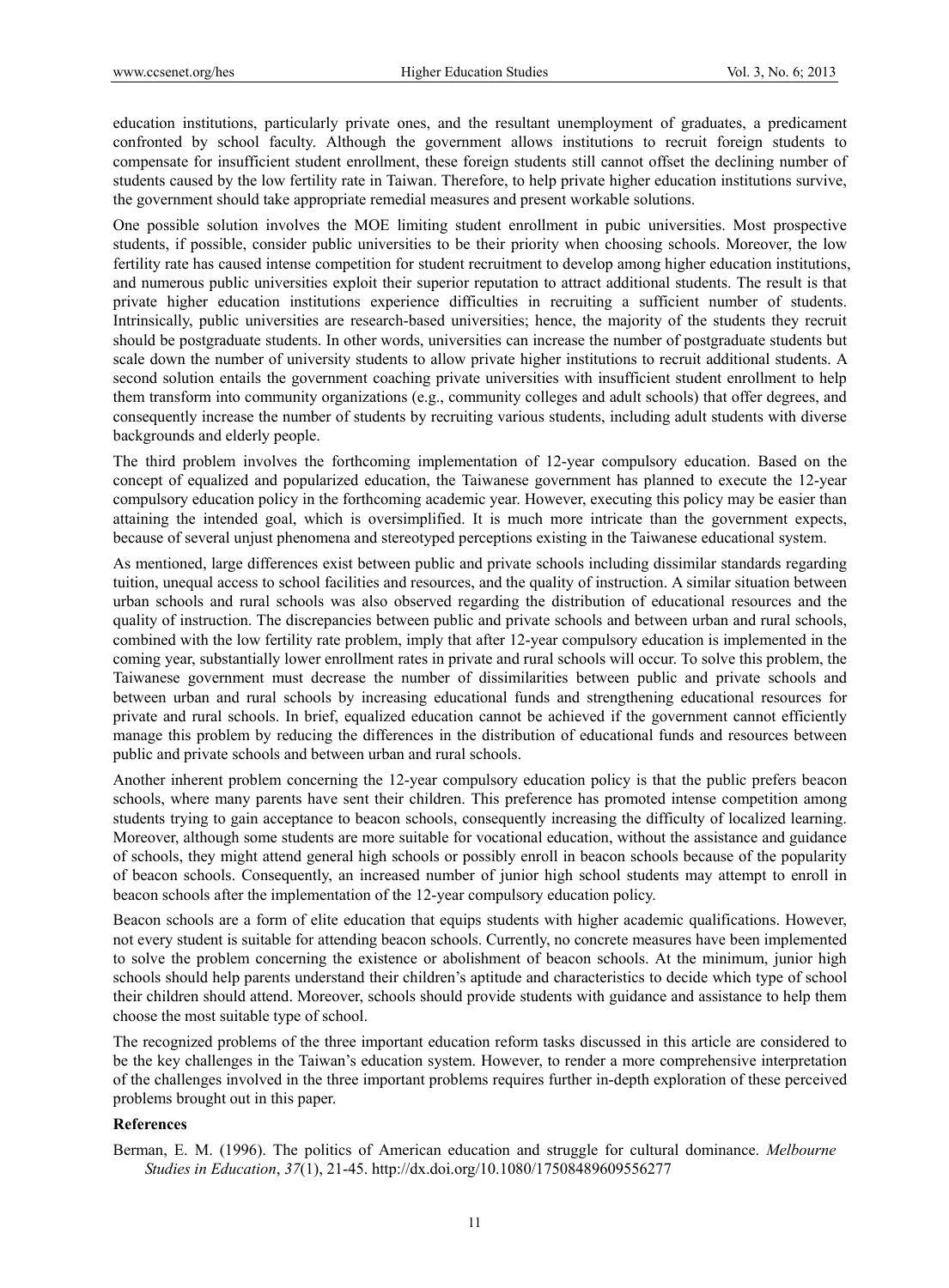Bickerton, D. (1981). *Roots of language*. Ann Arbor, MI: Karoma Publishers.

- Brown, H. D. (2000). *Principles of language learning and teaching*. White Plains, NY: Longman.
- Chang, F-Y. (2012, September 30). Looking at generation justice from high unemployment and low pay of the youth. *New Century Think Tank*, *59*, 91-93.
- Chen, D.-S., & Chang, M.-K. (2010). *Higher education in Taiwan: The crisis of rapid expansion*. Universities in Crisis, Blog of the International Sociological Association (ISA). Retrieved September 9, 2013, from http://www.isa-sociology.org/universities-in-crisis/?p=417
- Chen, I.-J., & Chang, C.-C. (2009). Cognitive load theory: An empirical study of anxiety and task performance in language learning. *Electronic Journal of Research in Educational Psychology*, *7*(2), 729-746. Retrieved from http://www.investigacion-psicopedagogica.com/revista/articulos/18/english/Art\_18\_348.pdf
- Chen, J. J. (2002). Reforming textbooks, reshaping school knowledge: Taiwan's textbook deregulation in the 1990s. *Pedagogy, Culture and Society*, *10*(1), 39-72. http://dx.doi.org/10.1080/14681360200200129
- Chen, S. C. (2004). *Linguistic vitality in Taiwan: A sociolinguistic study*. A NSC Study Report.
- Chen, S. C. (2006). Simultaneous promotion of indigenisation and internationalisation: New language-in-education policy in Taiwan. *Language and Education*, *20*(4), 322-337. http://dx.doi.org/10.2167/le632.0
- Chen, Q. X. (2007). The collection of relative research of the 12-year compulsory education. *Journal of Education Research*, *24*(2), 85-94.
- Clark, C. M., & Peterson, P. L. (1986). Teachers' thought processes. In M. C. Wittrock (Ed.), *Handbook of research on teaching* (pp. 255-296). New York: Macmillan.
- Directorate-general of budget, accounting, and statistics. (2007). *Statistical Yearbook of the Republic of China 2007*.
- Dolado, J. J., Felgueroso, F., & Jimeno, J. F. (2000). Youth labour markets in Spain: Education training, and crowding-out. *European Economic Review*, *44*, 943-956. http://dx.doi.org/10.1016/S0014-2921(99)00050-1
- E, C. C. (2003). *A survey of Taiwanese attitudes toward the current language education policies and their solidarity with the ethnolinguistic groups*. National Kaohsiung Normal University, Department of English, Kaohsiung, Taiwan.
- Greymorning, S. (1999). *Running the gauntlet of an indigenous language program*. Papers presented at the Annual Stabilizing Indigenous Language Symposium, 5th, Louisville, KY.
- Hénard, F., & Roseveare, D. (2012). *Fostering quality teaching in higher education: Policies and Practices.* An IMHE Guide for Higher Education Institutions.
- Hsiau, A. C. (1997). Language ideology in Taiwan: The KMT's language policy, the Tai-Yu language movement, and ethnic politics. *Journal of Multilingual and Multicultural Development*, *18*(4), 302-315. http://dx.doi.org/10.1080/01434639708666322
- Hsu, M. J. (2004). A review of Taiwan's educational reforms. *Taiwan Development Perspectives*, 111-120*.*  Retrieved August 10, 2013, from http://old.npf.org.tw/monograph/books/TDP2004.pdf
- Huang, J. T. (2003). *The Current development and challenges of higher education in Taiwan.* A Speech by Dr. Jong-Tsun Huang Minister of Education, October 13, 2003. Retrieved from http://www.edu.tw/EDU\_WEB/EDU\_MGT/BICER/EDUANDY001/english/e031018.htm?open
- Jiang, W. Y. (1995). Probing into the current situation of the vernacular language teaching in Taiwan. *World Chinese Language*, *25*, 59-65.
- Kagan, D. M. (1992). Implications of research on teacher belief. *Educational Psychologist*, *27*, 65-90. http://dx.doi.org/10.1207/s15326985ep2701\_6
- Kao, Y. L. (2001). *The teaching of Taiwanese of the 9-Year Joint Plan: A study of the difference between ideals and practice* (Unpublished Master's thesis). National Taipei Normal University, Graduate School of Curriculum and Instruction, Taipei, Taiwan.
- Klaus, D. (2003). The use of indigenous languages in early basic education in Papua New Guinea: A model for elsewhere? *Language and Education*, *17*(2), 105-111. http://dx.doi.org/10.1080/09500780308666842
- Law, W. W. (1995). The role of the State in higher education reform: Mainland China and Taiwan. *Comparative Education Reviews*, *39*(3), 322-355. http://dx.doi.org/10.1086/447326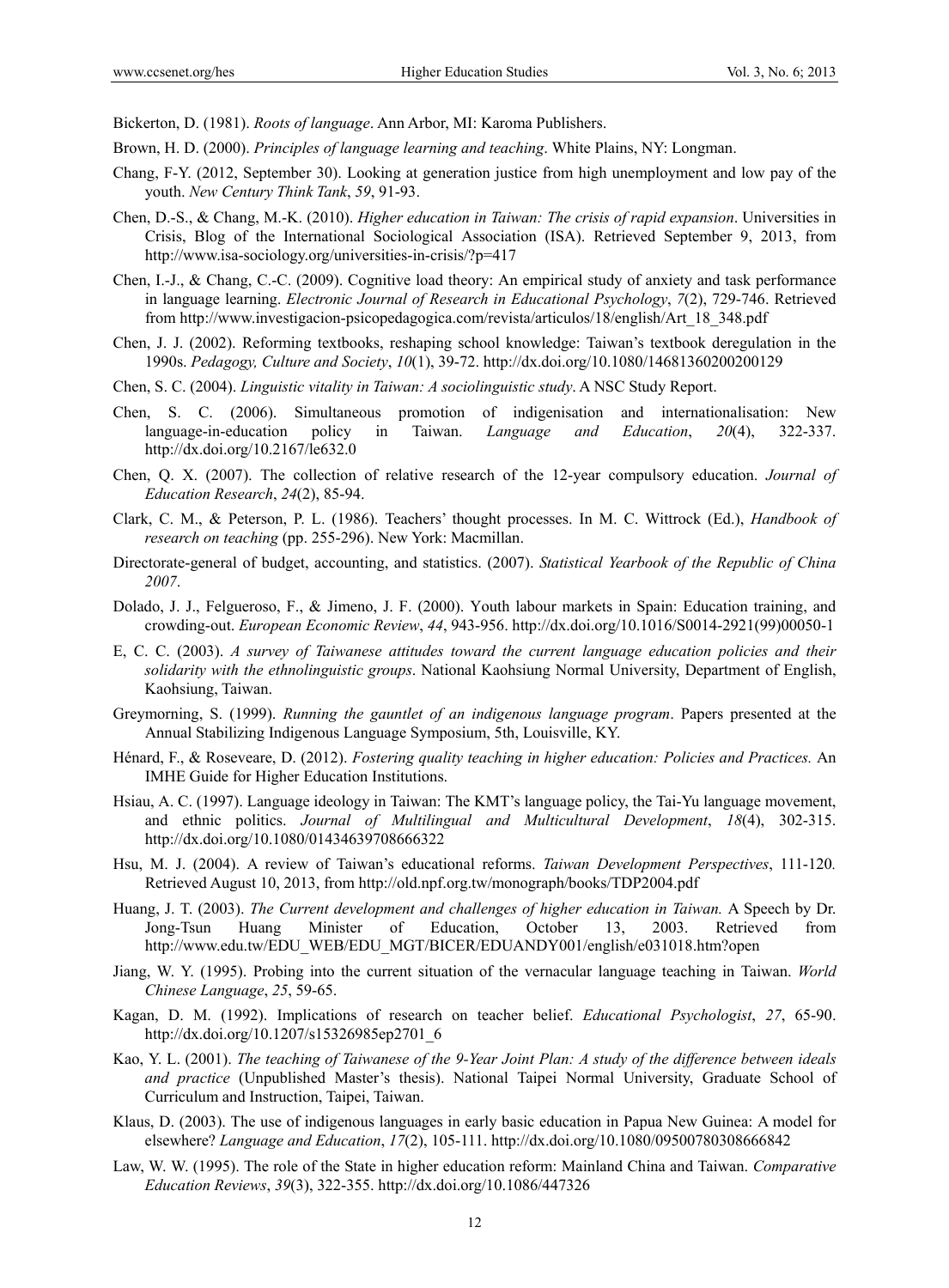- Law, W. W. (2002). Education reform in Taiwan: A search for a 'national' identity through democratization and Taiwanisation. *Compare*, *32*(1), 61-81. http://dx.doi.org/10.1080/03057920120116535
- Lenneberg, E. H. (1967). *The biological foundations of language*. New York: John Wiley & Sons.
- Lin, C. H. (2007). Education expansion, educational inequality, and income inequality: Evidence from Taiwan, 1976-2003. *Social Indicators Research*, *80*(3), 601-615. http://dx.doi.org/10.1007/s11205-006-0009-8
- Lin, Y. W. (2002*). Course programme and finding of primary pupils learning POJ*. 2002. Tai-oan-lo-ma-ji kau-hak kap gian-kiu kok-che hak-sut gian-tho-hoe.
- Liu, F. R. (1998). A discussion of the planning and implementation of mother tongue teaching. *Guidance of Elementary Education*, *37*, 28-30.
- Liu, Y. L., & Wang, D. M. (2004). An analysis of the total fertility rate in Taiwan area: Variation of completed fertility rate and tempo of fertility. *Proceedings of the Review of Policies and Perspectives of Population, Family, and Nationals' Health*. National Chengchi University, Taipei, Taiwan.
- Mayhew, K., Deer, C., & Dua, M. (2004). The move to mass higher education in the UK: Many questions and some answers. *Oxford Review of Education*, *30*(1), 65-82. http://dx.doi.org/10.1080/0305498042000190069
- Ministry of Education, Taiwan. (2009). *Education in Taiwan.* Retrieved March 18, 2010, from http://english.moe.gov.tw/ct.asp?xItem=11701&ctNode=814&mp=1
- Ministry of Education, Department of Statistics, Taiwan. (2012). *Statistics on the number of junior colleges, colleges and universities.* Retrieved November 12, 2012, from http://www.edu.tw/files/site\_content/B0013/overview03.xls
- Ministry of Education, Department of Statistics, Taiwan. (2013). *Important education statistics information.* Retrieved July 29, 2013, from http://www.edu.tw/pages/detail.aspx?Node=4076&Page=20047&Index=5&WID=31d75a44-efff-4c44-a075 -15a9eb7aecdf
- Ministry of Education, Department of Statistics, Taiwan. (2012). *Statistics on the number of college/university freshmen and the enrollment rate*. Retrieved November 28, 2012, from http://www.edu.tw/files/site\_content/B0013/overview09.xls
- Ministry of the Interior, Department of Statistics, Taiwan. (2012). *Total fertility rate for women of child bearing age*. Retrieved June 20, 2007, from http://sowf.moi.gov.tw/stat/year/y02-04.xls
- Mok, K. H. (2000). Reflecting globalization effects on local policy: Higher education reform in Taiwan. *Education Policy*, *15*, 637-660. http://dx.doi.org/10.1080/02680930010000236
- Nixon, J. (1996). Professional identity and the restructuring of higher education. *Studies in Higher Education*, *21*(1), 5-16. http://dx.doi.org/10.1080/03075079612331381417
- Parry, G. (1995). England, Wales and Northern Ireland. In P. Davies (Ed.), *Adults in higher education: International perspectives on access and participation* (pp. 102-133). London: Jessica Kingsley.
- Piaget, J. (1973). *Main trends in psychology*. London: George Allen & Unwin.
- Population Reference Bureau. (2007). *2006 World Population Data Sheet*. Retrieved October 19, 2013, from http://www.prb.org/pdf06/06worlddatasheet.pdf
- Qian, Q. H. (1996). *A class between familiarity and unfamiliarity: Analysis of elementary indigenous language teaching* (Unpublished master's thesis). National Taipei Normal University, Graduate School of Curriculum and Instruction, Taipei, Taiwan.
- Romaine, S. (1995). *Bilingualism* (2nd ed.). Oxford: Blackwell Publishers.
- Schmidt, A. (1990). *Loss of Australia's aboriginal language heritage*. Canberra: Aboriginal Studies.
- Stiles, D. B. (1997). Four successful indigenous language programs. In J. A. Reyhner (Ed.), *Teaching indigenous languages* (pp. 248-262). Flagstaff, AZ: Northern Arizona University.
- Tai, Z. (2000). *The interference of Southern Min in Lugang students' English pronunciation* (Unpublished master's thesis). National Kaohsiung Normal University, Department of English, Kaohsiung, Taiwan.
- The Epochtimes (2007, July 7). *The drop-out rate is much lower than the enrollment rate: Thirty percent less of drop-out rate and nil of four schools*. Retrieved July 7, 2007, from http://www.epochtimes.com/b5/7/7/6/n1765573.htm